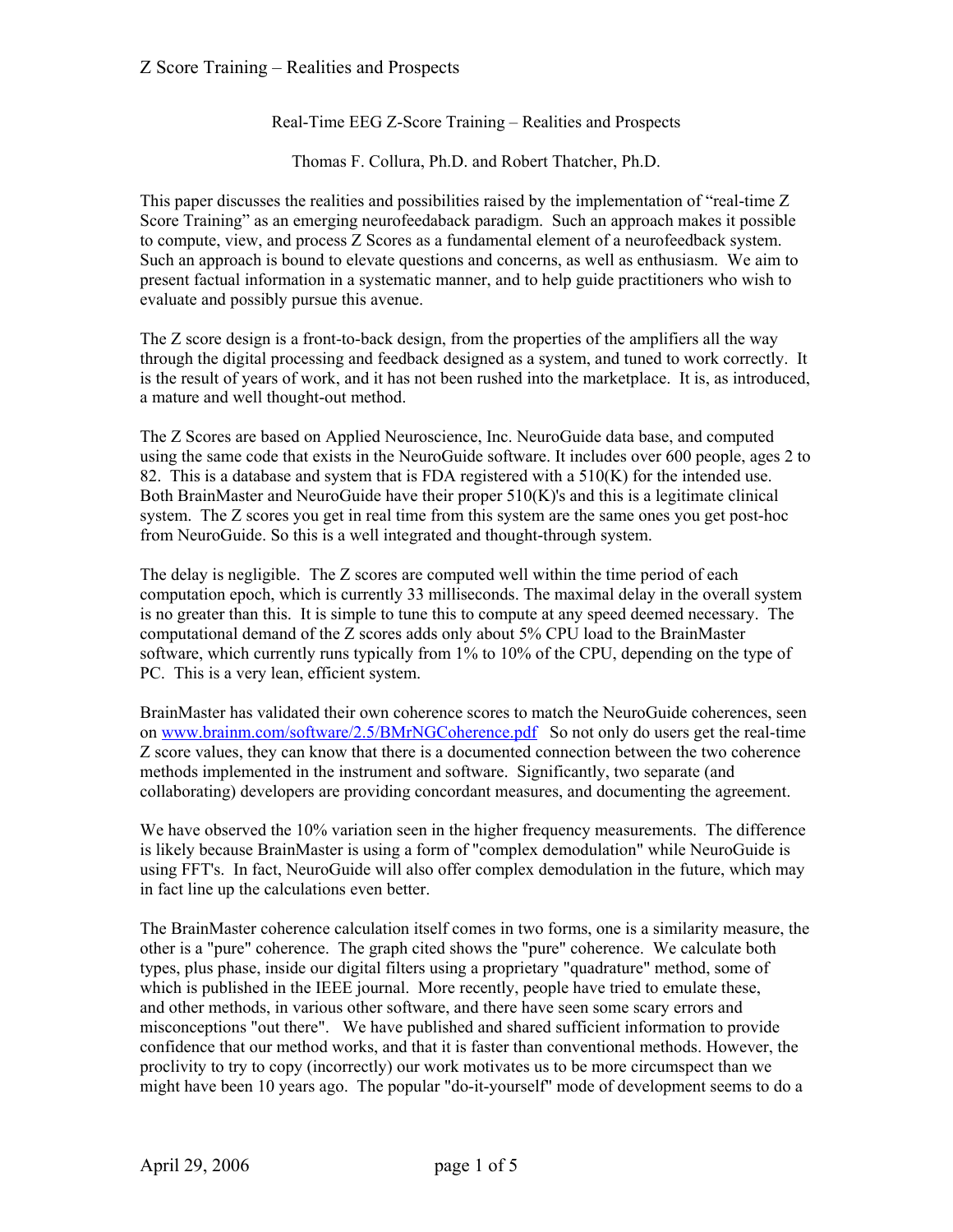disservice to the community at large, and is an affront to those with decades of experience in this area.

Z Score training is entirely new way to work. Imagine a protocol that simply says "normalize coherence in all bands". The "thresholding" is handled by the trainee's age, eyes-open or closed condition, and the sensor sites used. We can design many protocols simply based on normalizing, or increasing, or decreasing, any quantities we like (there are 72 Z scores available). It will take some getting used to, but it is surely an empirically based, and sound method. Theta/beta ratio training is just one of the examples built into our latest release.

Regarding the problems with ratio-based training, those that relate to numerator and denominator problems do not exist in this method. We are not computing metrics that can "blow up" when signals are small. Indeed, using Z scores provides a smooth normalization, that will, at the extremes, only to to 4 or 5 sigma. So this method deserves a new look, relative to ratio training (there are 10 such ratios in the software)

We do not seeing this all as obviating the need for a OEEG where a need exists, but Z score training is an efficient and valid way of getting the same information in a real-time form, for appropriate needs.

We personally do not see this as affecting the current role of the QEEG in any significant way. It does not replace the capabilities or information provided by a QEEG. What it provides is an additional, consistent, way of seeing what is happening. It also provides 1/30 second resolution, instead of 1-minute resolution.

We are looking at the instantaneous value of a normative variable, and interpreting it in terms of the population mean. So we have not yet really articulated the meaning of "If this were your average value, then you would be in  $X\%$  of the population". We assume, and find empirically, that using Z scores as training variables is useful. How we interpret the scores and build protocols is new territory.

But, since it does provide instantaneous measures of relative and absolute amplitude, coherence, asymmetry, phase, and ratios, it should be of value during training, so that you have a multidimensional handle on the EEG criteria you are training. I agree, when doing any 2-channel work in particular, the "way to go" seems to be to acquire both channels, then perform metrics and derived computations, to emulate bipolar as well as more complex protocol arrangements

More significantly, it provides an entirely new conceptual framework for designing protocols. It amplifies the value of the QEEG, and the QEEG significantly informs the use of Z score training. Importantly, Z scores greatly simplify the process of biofeedback by reducing disparate measures such as power, coherence, phase delays and ratios to a single metric, i.e., the metric of the Z score. One no longer has to wonder whether to increase or decrease coherence or phase, etc. in a give electrode pair for a particular age or frequency, because the Z score simplifies this process by removing the guess work.

We think these advancements are here to stay.

There is a "Heisenberg" issue that enters out thinking in this field, relative to real-time systems design. This relates to making tradeoffs between response time and specificity. This is one aspect of the "art" in the design. While we describe the underlying algorithms, and the results, other elements are proprietary. Much of this relates to tuning and timing, and how you trade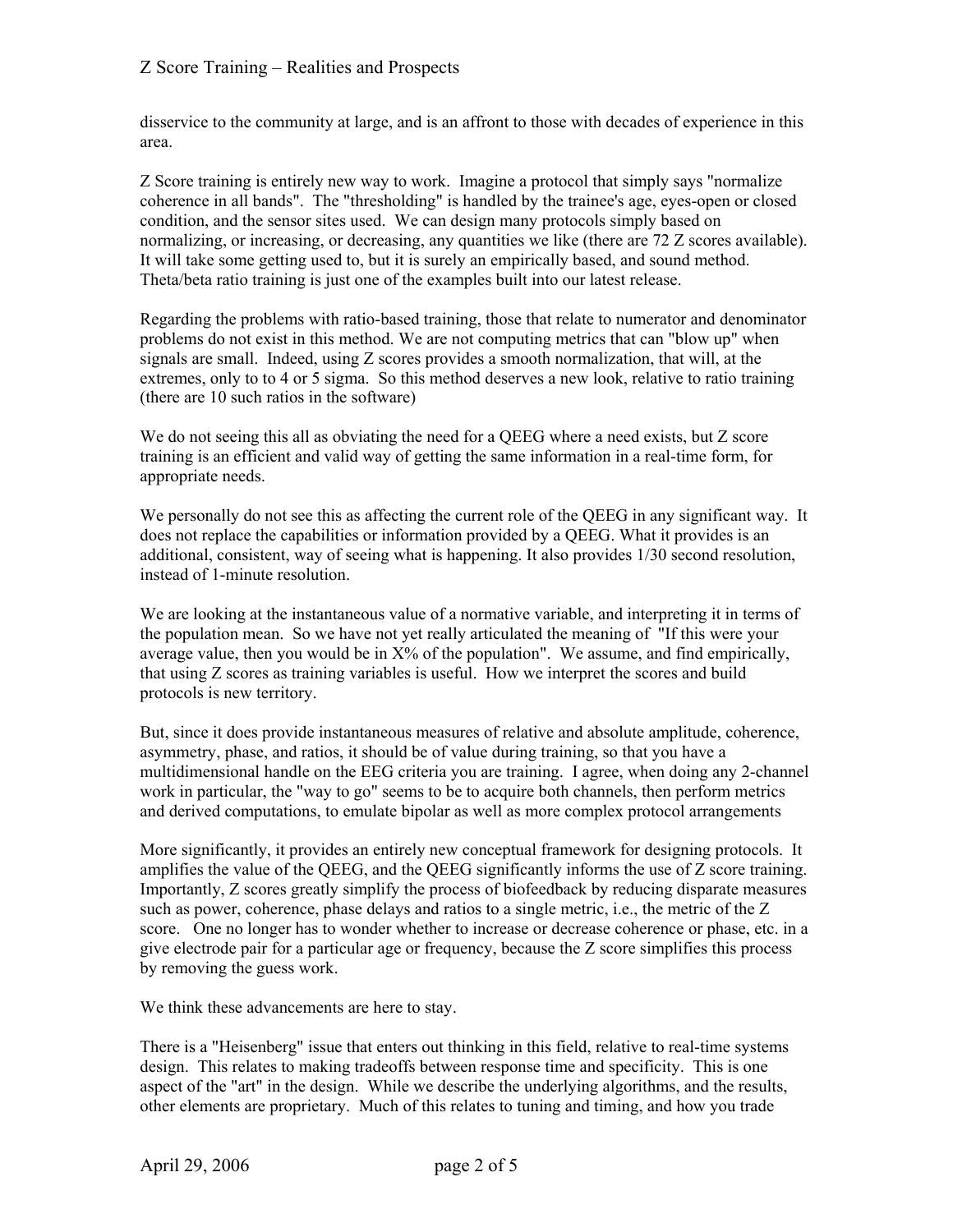"time for space" or "response time for selectivity", etc. We use algorithms that push the tradeoffs right to the edge, and we also use tricks that avoid certain steps, such as the "rectify and measure the peak" step that our system avoids, thus saving 1/2 to 1 cycle of response time. It's a lot like saying we use a "dual overhead cam with advance timing compensation and a hemispherical head" so that you understand the benefits and capabilities, without revealing all the design details. We will address these and other issues in future publications. Our basic approach is to do the math the way "Mother Nature" would have wanted it and then test and verify the accuracy.

Some worry that Z score training will somehow lead to bringing novices into the field, with a simple "plug and play" strategy. We disagree that Z score training somehow brings the novice into the picture. That is like saying that adding more instrumentation or autopilot to an airplane cockpit makes it easier for an untrained person to fly the plane. Z Scores provide more information, and can automate certain aspects, but they do not take the practitioner out of the equation. To use the system intelligently, one needs to know what a Z score is, what it means, and how all the EEG criteria fit together.

Furthermore, any practitioner working in any area needs to have their own credentials. So someone using this for language problems, for example, better be credentialed to work with language problems. Neither this, nor any biofeedback system, is an instant path to the clinical sea. The practitioner must bring their skills and expertise to the biofeedback system, not the other way around.

And so on. We do not see this quite as a simple "stick it on and fix it" approach. There will be practitioners who use it that way, but they will find and use specific tried and true protocols, which will be built using Z scores, as well as other metrics and modalities. This will likely add capability, not replace it. More generally, we see the Z Score training as an additional source of information and control, that can potentially fit into any training philosophy or approach, and enhance it, not diminish it.

We agree with perspectives that are skeptical about blindly training "to the Q". The point can be made that to do so slavishly is to make "mediocrity the norm". It is also true that increased alpha coherence has long been associated with optimal functioning, from James Hardt to Les Fehmi to Adam Crane and onward. Indeed, there are individuals (some well known to us) who have shown up "abnormal" on a Q, simply because they may be meditators, or have other EEG characteristics that distinguish them from their peers. Such is not necessarily a bad thing.

To us, one of the key elements of Z-score training is that it provides a new coordinate system for training. Rather than relying on some interpretation of what needs to be larger or smaller, or what is better or worse, we have a metric that we know hovers around 0 for the general population, and that we can play with, in terms of how many standard deviations we want to work with. Keep in mind that we are using population statistics for a within-subjects training, so the interpretation must be made very carefully. The interpretation would be "if this were your average score over a minute, then you would be in X percent of the population at large". But when doing the training, we are looking at instantaneous scores, which are expected to wax and wane.

But with Z-score training we can also choose to uptrain or downtrain any components we like, including combinations of components, or relationships between components. So we can train to a Z score of -2 or -3, or +2 or +3 or even +6 if we choose. The use of Z score training does not dictate the target, rather, it casts it in a new dimension.

It is important to emphasize that using Z scores does not automatically relegate us to the domain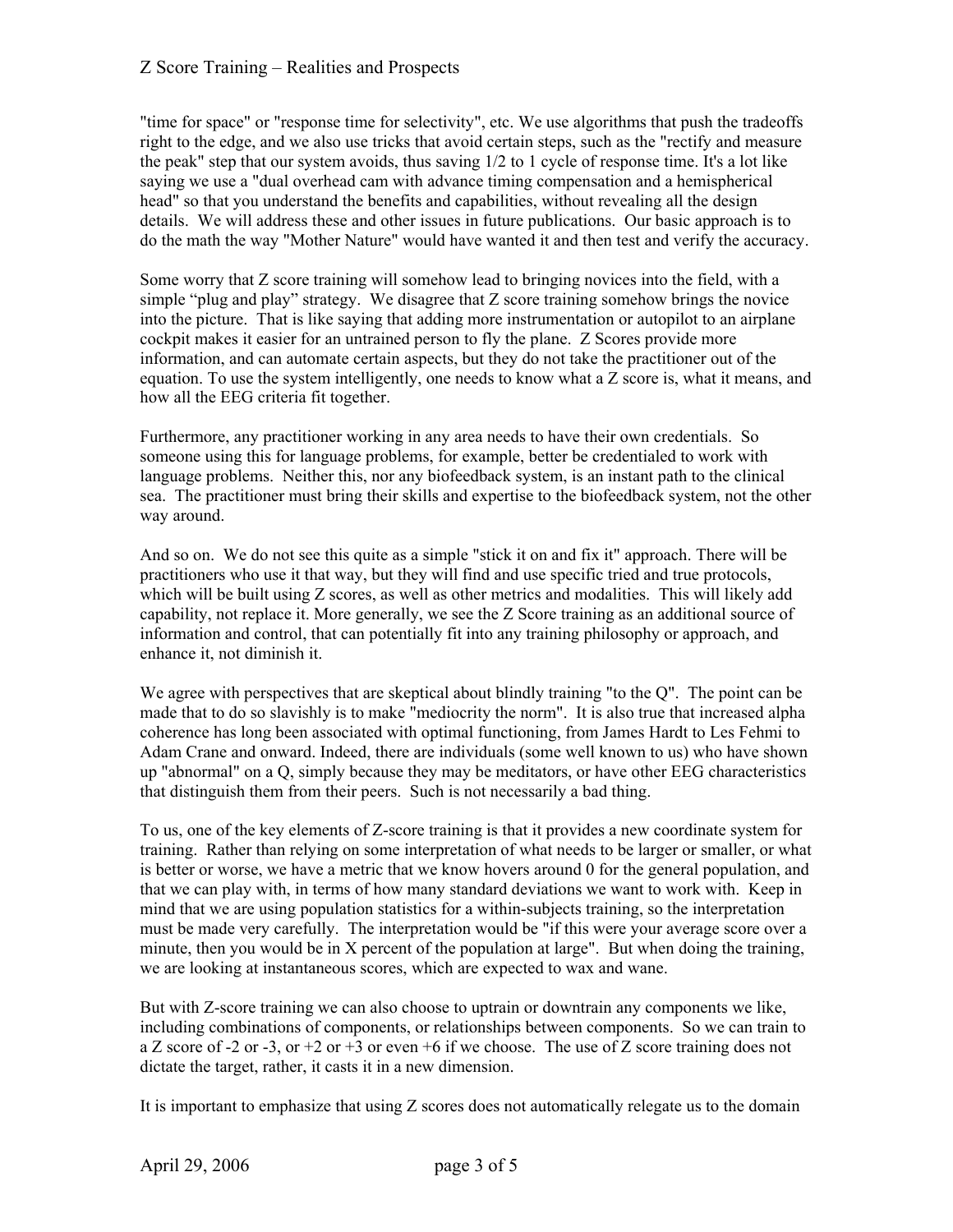of trying to "normalize" everyone, although we can certainly "normalize" if we choose. For example, normalizing 4 or 5 or 8 coherences in a single band between F3 and P3 is likely to be an exciting prospect for those with language challenges. At the same time, we can tweak any metrics we like up or down, based on judicious choices and stated goals. The use of Z scores really provides an alternative to the concept of thresholding, and provides us with "portals" through which we can use the metrics, based on our own needs and persuasions and the clients needs.

We further include herewith a citation to a paper that first discussed Z score biofeedback which was Thatcher, R.W. EEG Operant Conditioning (Biofeedback) and Traumatic Brain Injury. Clinical EEG, 31(1): 38-44, 2000 and a somewhat less scientific abstract "An EEG Least Action Model of Biofeedback" , R.W. Thatcher, 8th Annual ISNR conference, St. Paul, MN, September, 2000.

Around 1997 is when Dr. Thatcher gave the idea some thought and from this the dll was finally developed and tested in 2004 and then he incorporated the procedure in Neuroguide as the Dynamic JTFA in 2005. Dr. Thatcher discussed the idea initially with Lexicor in 1999 but the discussions were mostly about a multivariate feedback involving discriminant functions. Thus, there is a little bit of history to the idea in the scientific literature and, of course, the implementation and practical ideas are crucial and an important catalyst to allow professionals to make use of this new approach. The mathematics and methods for computing the dynamic JTFA and Z scores for biofeedback can be read at [www.appliedneuroscience.com](http://www.appliedneuroscience.com/) and click on Articles & Links > Articles and download the article "Hand Calculations of EEG Coherence and Phase Delays"

We refer the reader to the following peer reviewed journals for essential background information. The selection criteria, demographics, no. per age group and per year, I.Q. and neuropsych. tests, etc. are published in the papers below:

Thatcher, R.W., Walker, R.A. and Guidice, S. Human cerebral hemispheres develop at different rates and ages. Science, 236: 1110-1113, 1987.

Thatcher, R.W. EEG normative databases and EEG biofeedback. J. of Neurotherapy, 2(4): 8 - 39, 1998.

Thatcher, R.W. EEG database guided neurotherapy. In: J.R. Evans and A. Abarbanel Editors, Introduction to Quantitative EEG and Neurofeedback, Academic Press, San Diego, 1999.

Thatcher, R.W., Walker, R.A., Biver, C., North, D., Curtin, R., Quantitative EEG Normative databases: Validation and Clinical Correlation, J. Neurotherapy, 7 (No. ¾): 87 - 122, 2003.

Thatcher, R.W., North, D., and Biver, C. EEG and Intelligence: Univariate and Multivariate Comparisons Between EEG Coherence, EEG Phase Delay and Power. Clinical Neurophysiology, 2005, 116(9):2129-2141.

Thatcher, R.W., North, D., and Biver, C. EEG inverse solutions and parametric vs. nonparametric statistics of Low Resolution Electromagnetic Tomography (LORETA). Clin. EEG and Neuroscience, Clin. EEG and Neuroscience, 36(1), 1 - 9, 2005.

Thatcher, R.W., North, D., and Biver, C. Evaluation and Validity of a LORETA normative EEG database. Clin. EEG and Neuroscience, 2005, 36(2): 116-122.